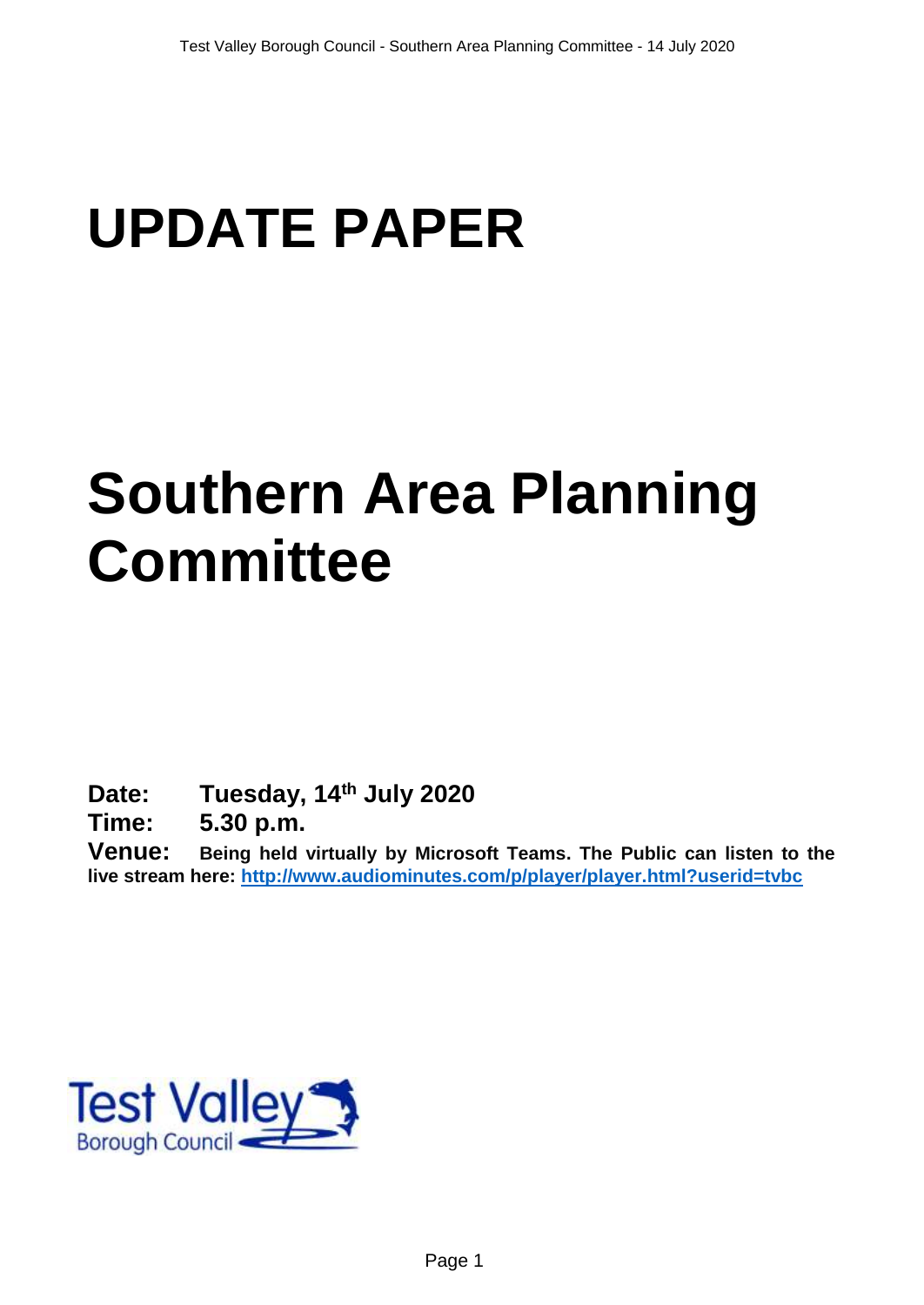### **Southern Area Planning Committee – 14 July 2020 Update Paper**

The purpose of the report is to provide information on planning applications which has been received since the agenda was printed.

Report of Head of Planning

#### **1. Background**

1.1 Reports on planning applications are prepared for printing on the agenda some 10 days before the date of the Committee meeting but information and representations received after that time are relevant to the decision. This paper contains such information which was received before 10.00am on the date of the meeting. Any information received after that time is reported verbally.

### **2. Issues**

2.1 Information and representations are summarized but the full text is available on the relevant file should Members require more details. The paper may contain an officer comment on the additional information, amended recommendations and amended and/or additional conditions.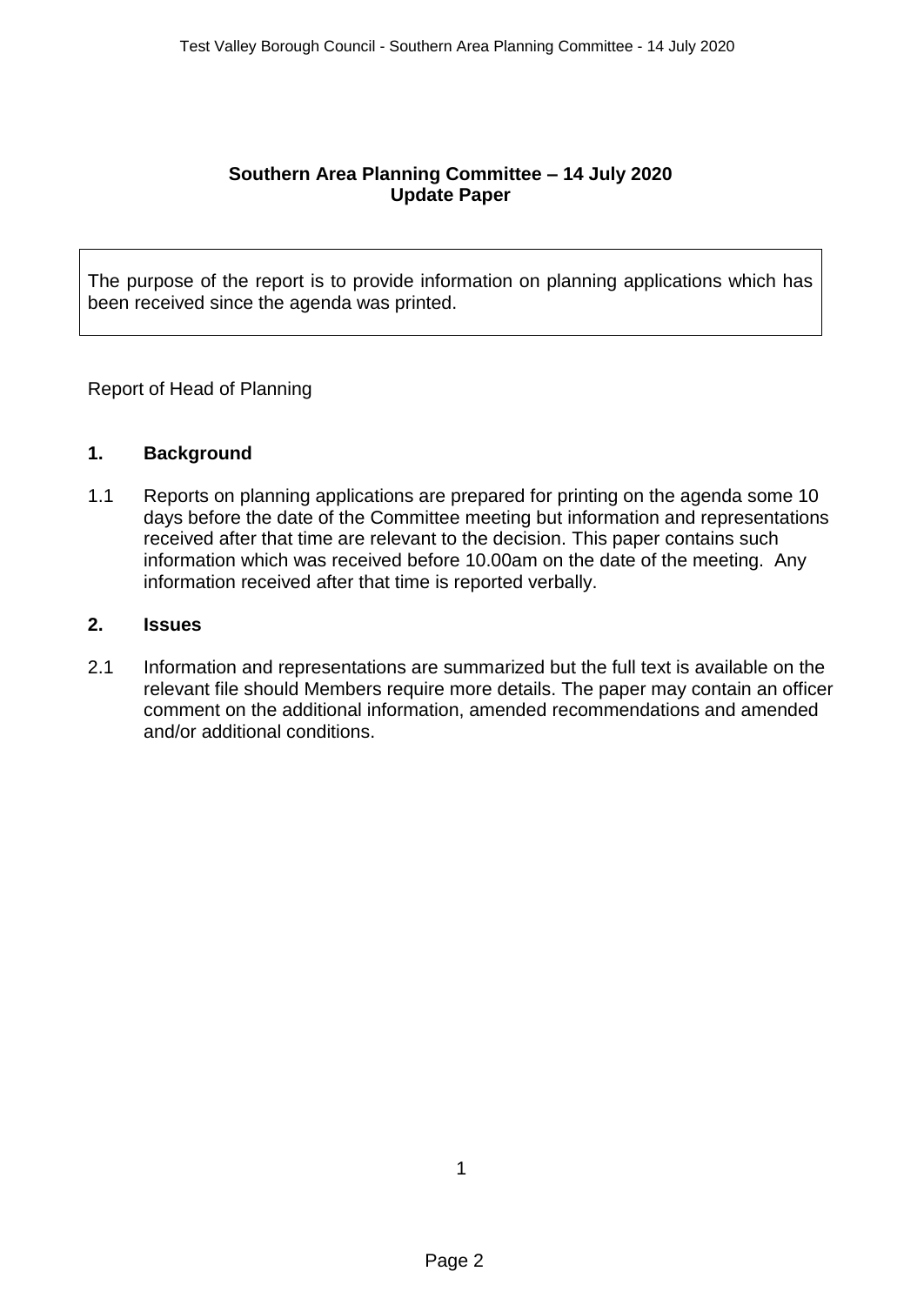| 7. | 16/02432/OUTS (PERMISSION) 05.10.2016<br>SITE: Hoe Farm, Hoe Lane, North Baddesley,<br><b>NORTH BADDESLEY / NURSLING AND ROWNHAMS</b>                                   | $10 - 27$ |
|----|-------------------------------------------------------------------------------------------------------------------------------------------------------------------------|-----------|
|    | <b>CASE OFFICER: Paul Goodman</b>                                                                                                                                       |           |
| 8. | 18/01680/OUTS (PERMISSION) 28.06.2018<br>SITE: Pure 8 Tyre Tech Limited, Ashfield Sawmill,<br>Southampton Road, ROMSEY TADBURN<br><b>CASE OFFICER: Mark Staincliffe</b> | $28 - 51$ |
| 9. | 20/00899/FULLS (PERMISSION) 29.04.2020<br>SITE: Cobra Lodge, Upton Lane, Nursling,<br><b>NURSLING AND ROWNHAMS</b>                                                      | $52 - 64$ |
|    | <b>CASE OFFICER: Sarah Barter</b>                                                                                                                                       |           |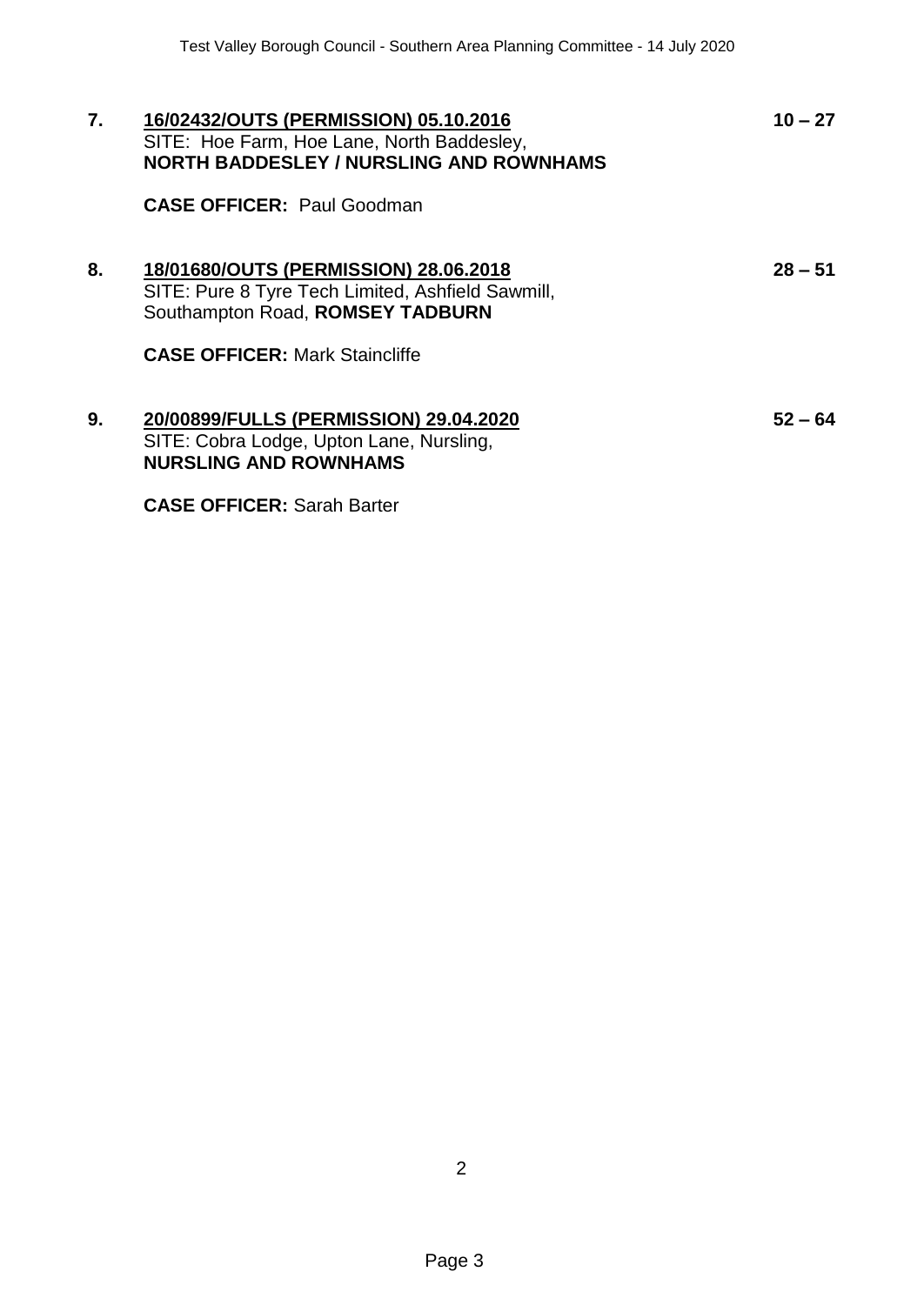\_\_\_\_\_\_\_\_\_\_\_\_\_\_\_\_\_\_\_\_\_\_\_\_\_\_\_\_\_\_\_\_\_\_\_\_\_\_\_\_\_\_\_\_\_\_\_\_\_\_\_\_\_\_\_\_\_\_\_\_\_\_\_\_\_\_\_\_\_\_

| <b>APPLICATION NO.</b><br><b>SITE</b> | 16/02432/OUTS<br>Hoe Farm, Hoe Lane, North Baddesley, SO52 9NH,<br><b>NORTH BADDESLEY / NURSLING AND ROWNHAMS</b> |
|---------------------------------------|-------------------------------------------------------------------------------------------------------------------|
| <b>COMMITTEE DATE</b>                 | 14th July 2020                                                                                                    |
| <b>ITEM NO.</b>                       |                                                                                                                   |
| <b>PAGE NO.</b>                       | $10 - 27$                                                                                                         |
|                                       |                                                                                                                   |

#### 1.0 **AMENDMENTS**

1.1 The s106 requirements (final bullet point) has been amended to provide clarity in relation to the reason for the wetland mitigation strategy. This obligation is required to ensure the development is "Nitrate neutral" having regard to the effect on the European designations in the Solent.

#### 2.0 **AMENDED RECOMMENDATION**

**Delegate to the Head of Planning & Building for the completion of a legal agreement to secure the following:**

- **Provision of 40% affordable housing on site and financial contribution to partial units, with final tenure and mix to be agreed.**
- **Financial contribution to and provision of off-site highways works.**
- **Financial contribution towards education provision.**
- **Financial contribution towards health care provision.**
- **Provision and future maintenance arrangements of on-site POS**
- **Financial contribution to off-site POS.**
- **Secure pedestrian and cycle access through the site to link with the SANG.**
- **Delivery, retention and future management of the SANG**
- **Financial contribution to mitigate impact on the Solent and Southampton Water SPA unless a suitable alternative mitigation scheme is agreed.**
- **Secure public access to on-site woodland.**
- **Secure offsite mitigation strategy to mitigate the effect of nitrates on the nature conservation interests of the Solent in the form of a wetland scheme, of an area of 6900sqm, in accordance with the proposed offsite mitigation strategy. The number of dwellings occupied prior to the provision of the mitigation is to be limited to 96.**

**Then, OUTLINE PERMISSION subject to conditions and notes as per the main report recommendation.**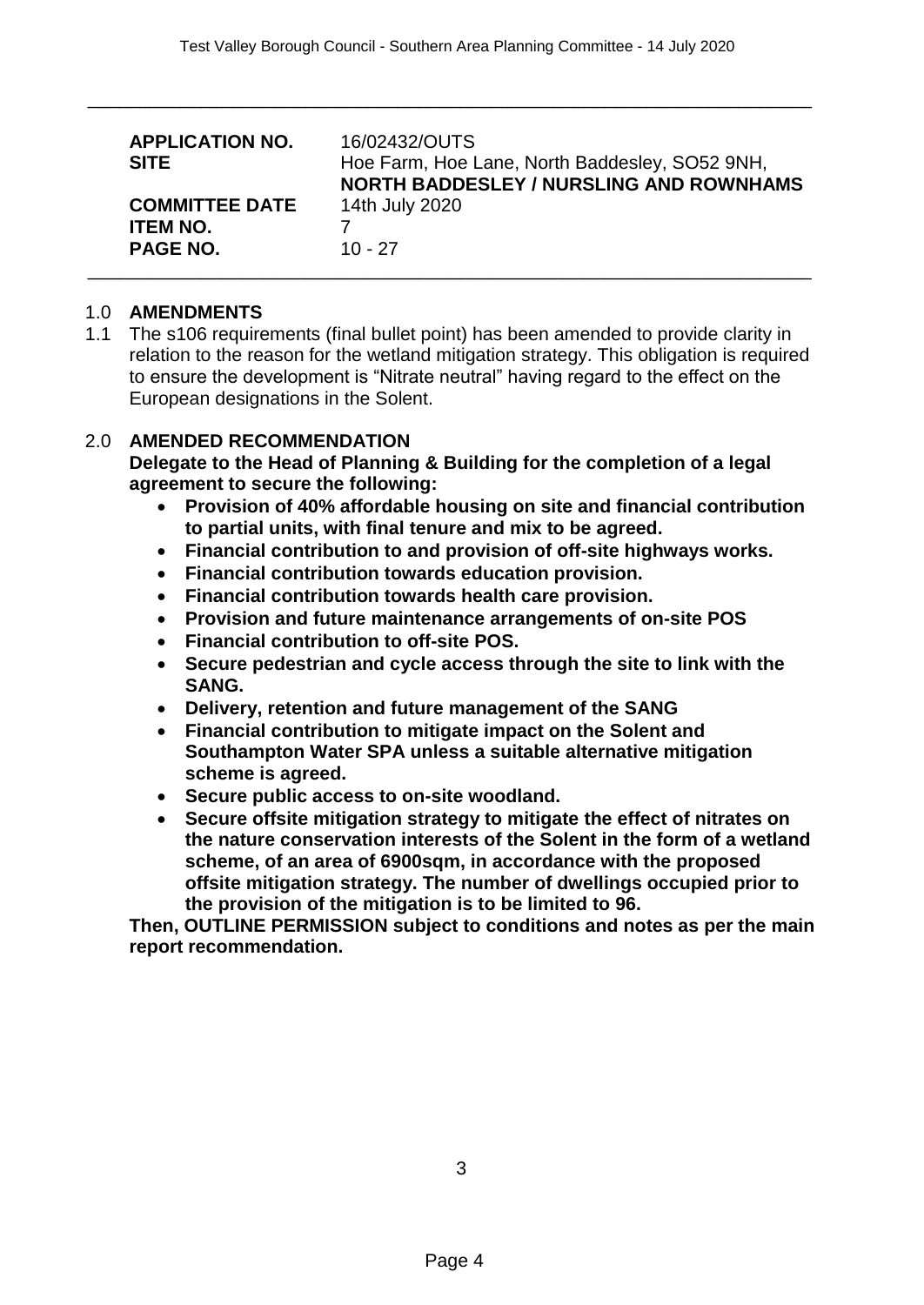| <b>APPLICATION NO.</b><br><b>SITE</b> | 18/01680/OUTS<br>Pure 8 Tyre Tech Limited, Ashfield Sawmill,<br>Southampton Road, ROMSEY TABURN WARD |
|---------------------------------------|------------------------------------------------------------------------------------------------------|
| <b>COMMITTEE DATE</b>                 | 14 <sup>th</sup> July 2020                                                                           |
| <b>ITEM NO.</b>                       | 8                                                                                                    |
| <b>PAGE NO.</b>                       | $28 - 51$                                                                                            |

#### 1.0 **Correction**

1.1 The site is located in Romsey Tadburn Ward and not Romsey Extra as noted in the Committee Report.

#### 2.0 **Conditions**

2.1 Minor alterations to the wording of conditions 11, 12, 13 & 15. These changes are set out below.

## 3.0 **RECOMMENDATION**

**Delegate to Head of Planning and Building for the following: The completion of a legal agreement to secure:**

 **The retention (in perpetuity) of the off setting land together with measure for it suitable management, to ensure the scheme is nitrate neutral,**

 **The provision of a financial contribution towards the New Forest Special Protection Area (SPA) and**

 **The provision of a financial contribution towards the Solent and Southampton Water SPA,**

 **The provision of a review mechanism for the payment of s106 contributions towards affordable housing**

**then OUTLINE PERMISSION subject to conditions and notes as per the main agenda, together with amendments to conditions 11, 12, 13 & 15 agenda as follows:**

- **11. Any reserved matters application shall be accompanied by a scheme detailing the removal of waste and other miscellaneous items from the site to facilitate the development including details of any waste removed from site prior to the submission of the reserved matters application. No spoil, or waste shall be deposited on the site. Reason: to protect the amenity, character and appearance of the area and to protect the adjacent Site of Importance for Nature Conservation in accordance with Test Valley Borough Revised Local Plan (2016) Policy LWH4 and E5.**
- **12. Any application for approval of reserved matters shall be accompanied by a detailed surface water drainage strategy containing the following elements:**
	- **Where infiltration is used for drainage, evidence that a suitable number of infiltration tests have been completed. These need to be across the whole site; within different geologies and to a similar depth to the proposed infiltration devices. Tests must be**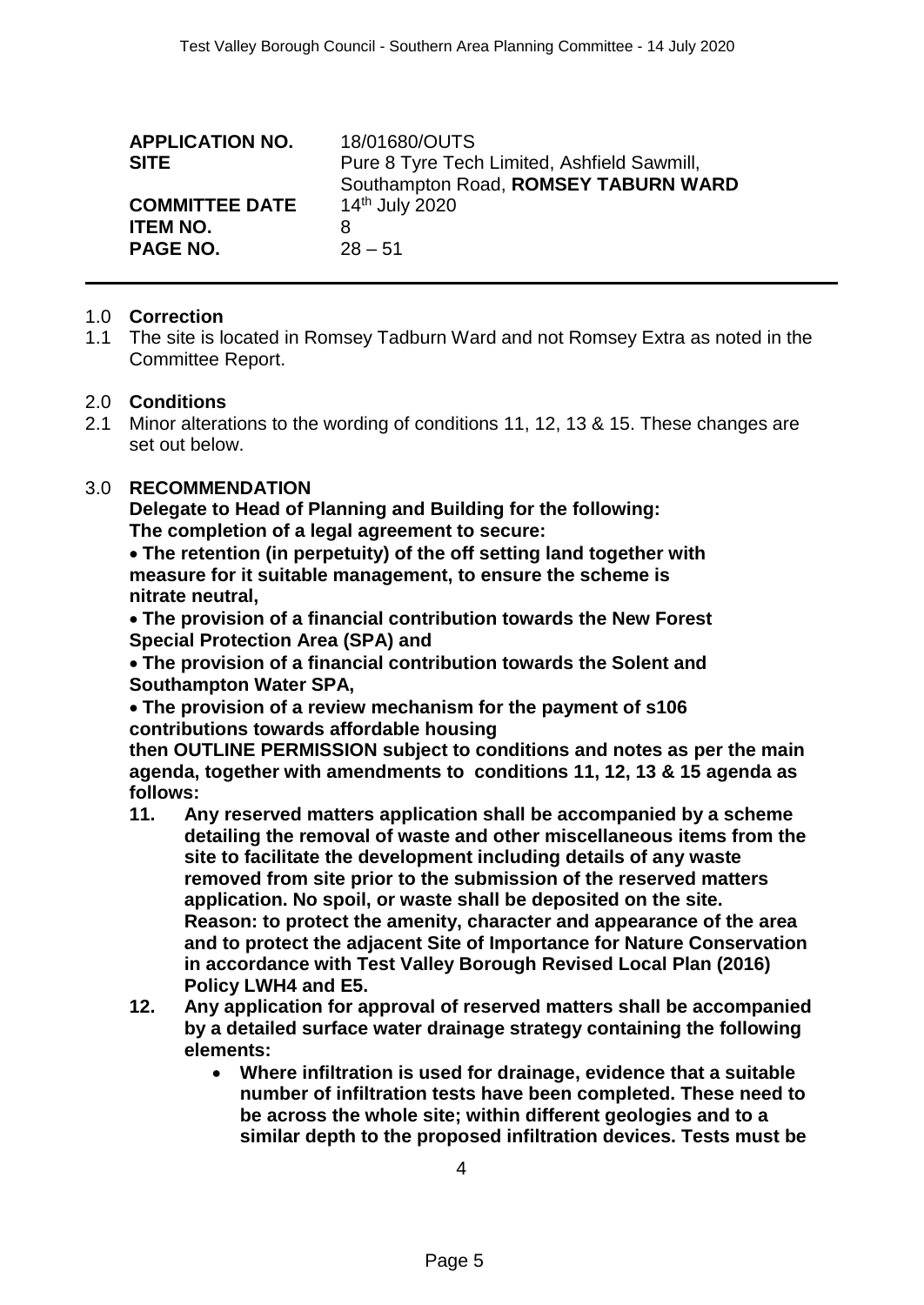**completed according to the BRE 365 method or another recognised method including British Standard BS 5930: 2015**

- **Maintenance regimes of entire surface water drainage system including individual SuDS features, including a plan illustrating the organisation responsible for each element. Evidence that those responsible/adopting bodies are in discussion with the developer. For larger/phased sites, we need to see evidence of measures taken to protect and ensure continued operation of drainage features during construction.**
- **Exceedance flows are considered in the event of the pipe being non-operational. Evidence that Exceedance flows and runoff in excess of design criteria have been considered - calculations and plans should be provided to show where above ground flooding might occur and where this would pool and flow.**
- **Evidence that Urban Creep has been considered in the application and that a 10% increase in impermeable area has been provided.**

**Development shall be undertaken in accordance with the approved details.**

**Reason: To prevent the pollution of controlled waters in accordance with Test Valley Borough Revised Local Plan (2016) Policy E8.**

- **13. No development shall commence on site (other than demolition), until a Construction and Demolition Environmental Management Plan has been submitted to, and approved in writing by, the Local Planning Authority. The Plan shall include the following:**
	- **i. the parking of vehicles of site operatives and visitors;**
	- **ii. loading and unloading of plant and materials;**
	- **iii. storage of plant and materials used in constructing the development;**
	- **iv. hours of construction, including deliveries;**
	- **v. the erection and maintenance of security hoarding including decorative displays and facilities for public viewing, where appropriate;**
	- **vi. wheel washing facilities;**
	- **vii. measures to control the emission of dust and dirt during demolition and construction;**
	- **viii. a scheme for recycling/disposing of waste resulting from demolition and construction works; and**

**ix. measures for the protection of the natural environment The approved Statement shall be complied with in full throughout the construction period. The development shall not be carried out otherwise than in accordance with the approved construction method statement.**

**Reason: The application contained insufficient information to enable this matter to be considered prior to granting planning permission and the matter is required to be agreed with the Local Planning Authority before development commences in order that the development is undertaken in an acceptable manner, to minimise detrimental effects to the neighbouring amenities, the amenities of the area in general,**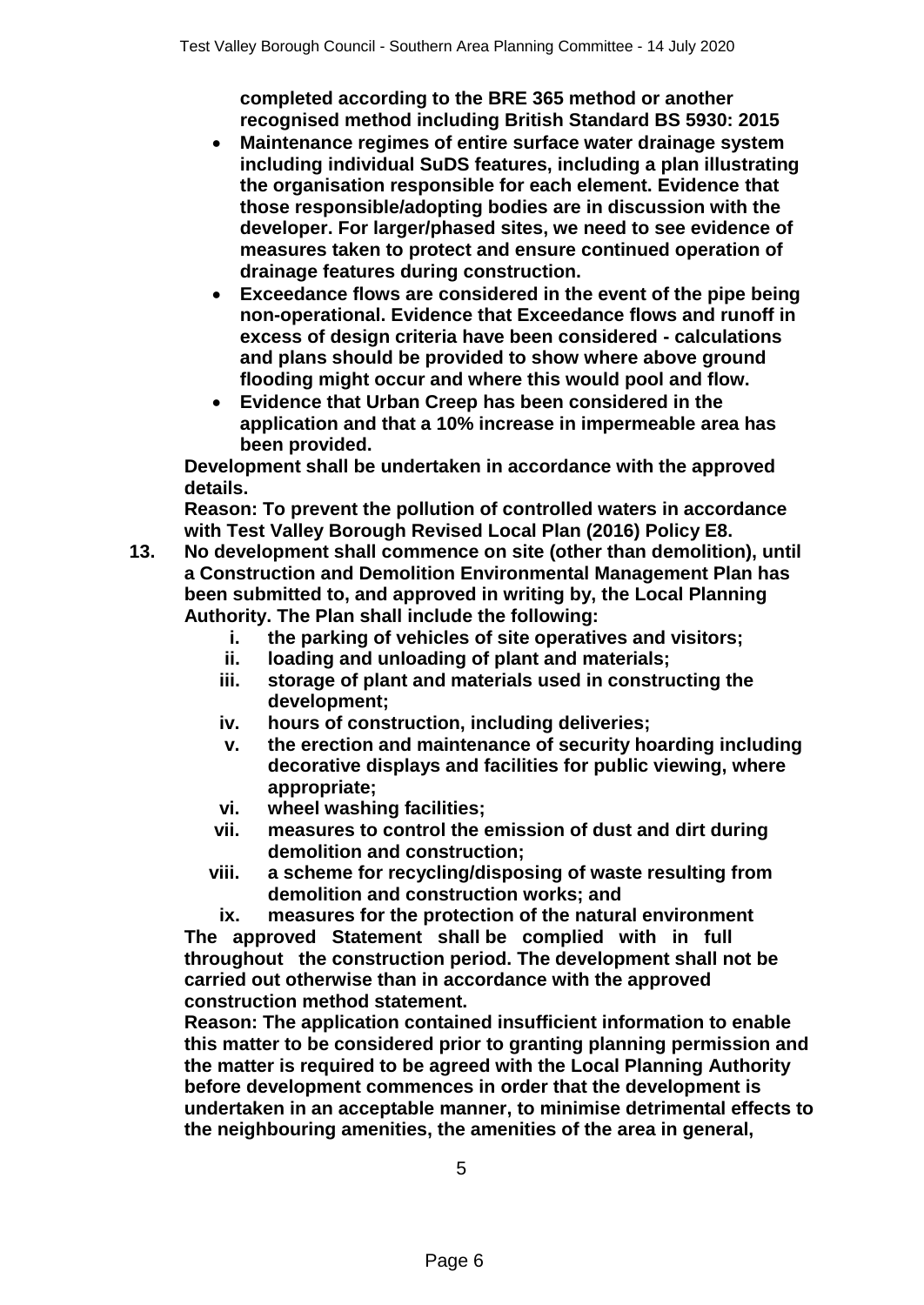**detriment to the natural environment through the risks of pollution and dangers to highway safety, during the construction phase having regard to Test Valley Borough Revised Local Plan (2016) Policy E8.**

**15. The Reserved matters and other matters for subsequent approval in relation to this development of the site shall be in accordance with the parameters and principles set out in parameter plan (ref 7633-D02revB) Reason: In the interest of the amenities of the area in accordance with Test Valley Borough Revised Local Plan (2016) Policy E1, E2 & E9.**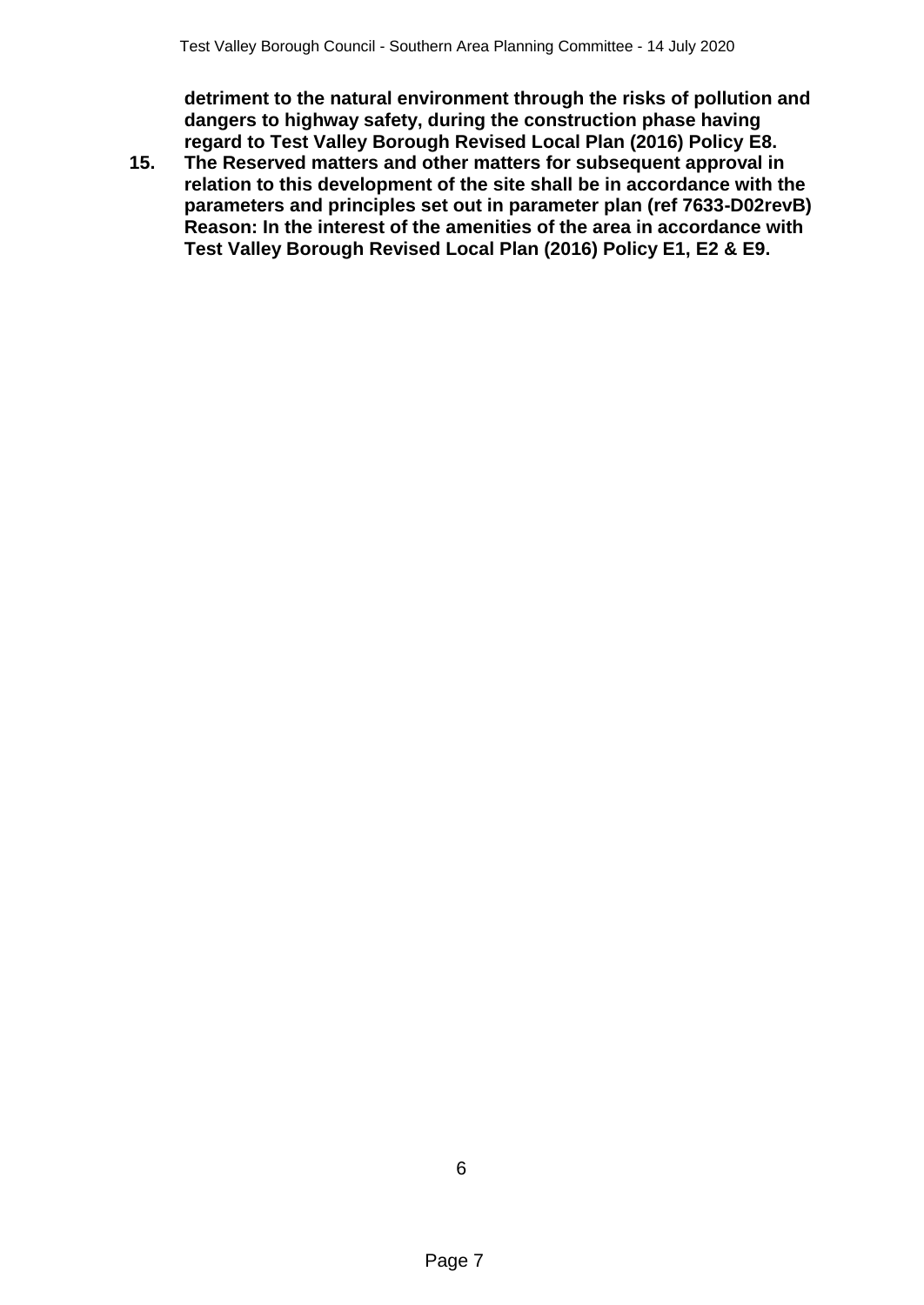\_\_\_\_\_\_\_\_\_\_\_\_\_\_\_\_\_\_\_\_\_\_\_\_\_\_\_\_\_\_\_\_\_\_\_\_\_\_\_\_\_\_\_\_\_\_\_\_\_\_\_\_\_\_\_\_\_\_\_\_\_\_\_\_\_\_\_\_\_\_

| <b>APPLICATION NO.</b><br><b>SITE</b> | 20/00899/FULLS<br>Cobra Lodge, Upton Lane, Nursling, SO16 0YB,<br><b>NURSLING AND ROWNHAMS</b> |
|---------------------------------------|------------------------------------------------------------------------------------------------|
| <b>COMMITTEE DATE</b>                 | 14 <sup>th</sup> July 2020                                                                     |
| <b>ITEM NO.</b>                       | 9                                                                                              |
| <b>PAGE NO.</b>                       | $52 - 64$                                                                                      |

#### 1.0 **ADDITITIONAL PLAN**

1.1 Location plan attached showing distances between Cobra Lodge and various buildings at Grove Place. All measurements are approximate and at the closest point using LPA mapping measuring tool.

#### 2.0 **Typing Error**

2.1 Paragraph 8.16 ….*it is not considered that the proposal would not result in a significant impact in noise.* Strike the repeat of 'not' from the sentence.

#### 3.0 **AMENDED RECOMMENDATION No Change.**